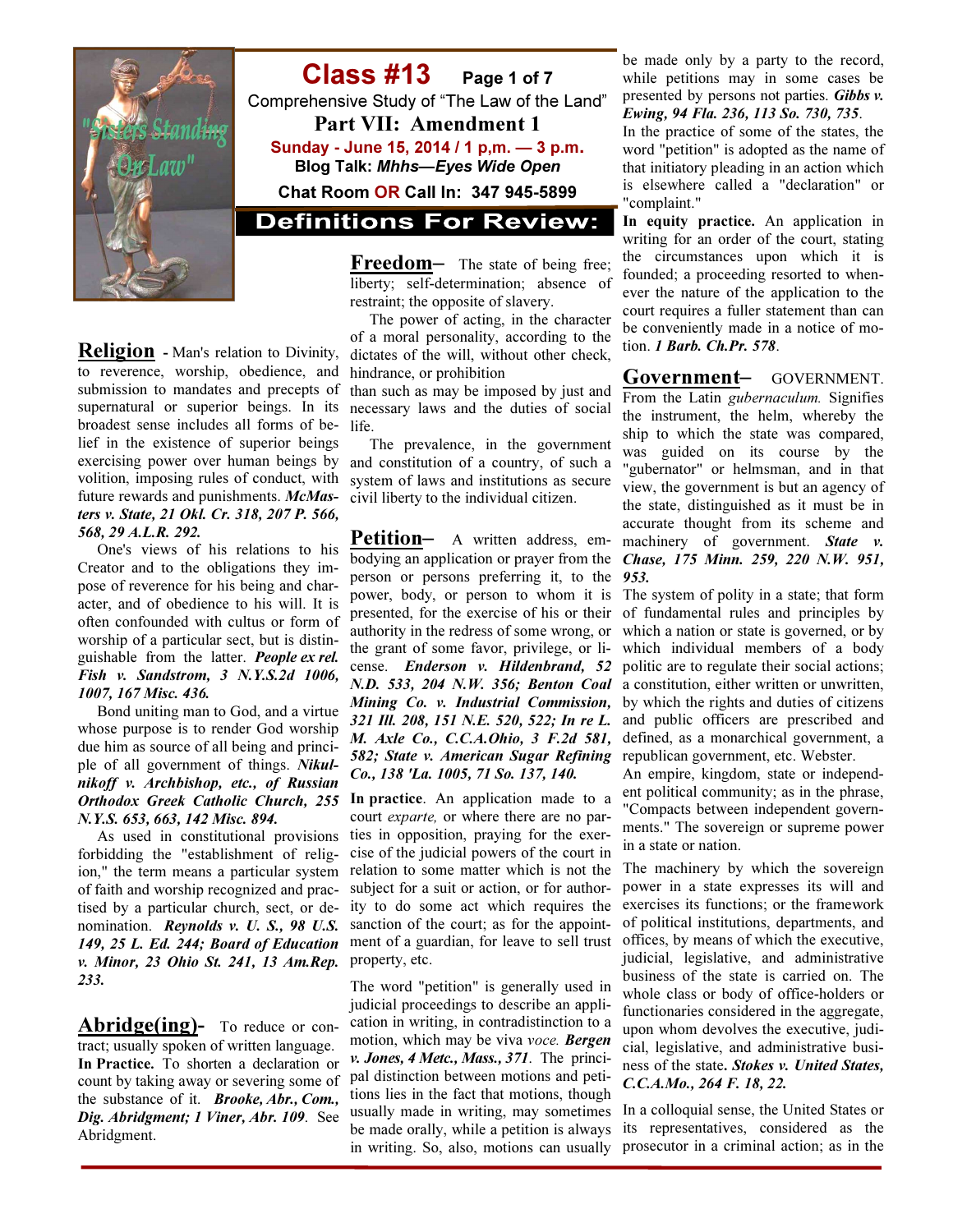

 $Class #13$  Page 2 of 3 Comprehensive Study of The Law of the Land Part VII: Amendment 1 Sunday, June 15, 2014 1 p,m. — 3 p.m Blog Talk: Mhhs—Eyes Wide Open

Chat Room OR Call In: 347 945-5899

phrase, "the government objects to the witness." The regulation, restraint, supervision, or control which is exercised upon the individual members of an organized jural society by those invested with authority; or the act of exercising supreme political power or control. Chicago, B. & Q. R. Co. v. School Dist. No. 1 in Yuma County, 63 Colo. 159, 165 P. 260, 263.

Federal government. The government of the United States of America, as distinguished from the governments of the several states.

Local government. The government or administration of a particular locality; especially, the governmental authority of a municipal corporation, as a city or county, over its local and individual affairs, exercised in virtue of power delegated to it for that purpose by the general government of the state or nation.

Mixed government. A form of government combining some of the features of two or all of the three primary forms, viz., monarchy, aristocracy, and democracy.

Republican government. One in which the powers of sovereignty are vested in the people and are exercised by the people, either directly, or through representatives chosen by the people, to whom those powers are specially delegated. Black, Const. Law (3d Ed.) 309; In re Duncan, 139 U.S. 449, 11 S.Ct. 573, 35 L.Ed. 219; Minor v. Happersett, 21 Wall. 175, 22 L.Ed. 627.

Redress– The receiving satisfaction for an injury sustained.

Grievances— An injury, injustice or wrong which gives ground for complaint because it is unjust and oppressive. In re Borough of North. Braddock, 126 Pa.Super. 53, 190 A. 357, 361.

#### Reminder Notes for Future Classes:

State - A People permanently occupying a fixed territory, bound together by common-law, habits, and custom into one body politic exercising, through the medium of an organized government, independent sovereignty and control over all persons and things within its boundaries, capable of making war and peace and of entering into international relations with other communities of the globe. Black's Law Dictionary  $4<sup>th</sup>$  Edition

#### Parties to the Constitution – United States:

1. Moors – Supreme Authority, and

2. Union [United] States of America

– Europeans, the People adopted into the Nation.

Status – The etymology of the word state comes from the latin "Status" – stare – to stand; Status – manner of standing, attitude, position, carriage, manner, dress, apparel; and other senses.

All **legislative powers** herein granted shall be vested in a **Congress of the** United States - Moors, which shall consist-[stands together with] of a Senate and House of Representatives [members elected from the Union States]

#### The 3 Great Departments of Government:

 $\triangle$  Legislative – pass law – this is appropriate if you comprehend that the Moors make up the United States and only the sovereign of the land can make any laws.

 $\triangle$  **Executive** – approve and execute the laws that have been passed.

 $\rightarrow$  **Judicial** – expound and enforce the laws that have been passed.

## Supreme Laws for Review:

Section 1 Congress shall make no law respecting an establishment of religion, or prohibiting the free exercise thereof;

… and to petition the government for a redress of grievances.

The 'establishment of religion' clause of the First Amendment means at least this: Neither a state nor the Federal Government can set up a church. Neither can pass laws which aid one religion, aid all religions, or prefer one religion over another. Neither can force nor influence a person to go to or to remain away from church against his will or force him to profess a belief or disbelief in any religion. Everson v. Board of Education , 330 U.S. 1 (1947)

The miracles of the New Testament, the Divinity of Christ, life after death, the power of prayer are deep in the religious convictions of many. If one could be sent to jail because a jury in a hostile environment found those teachings false, little indeed would be left of religious freedom. United States v. Ballard , 322 U.S. 78 (1944)

Military Service Act, which exempted from subjection to the draft regular or duly ordained ministers of religion and theological students as well as other members of religious sects as enumerated whose tenets excluded the moral right to engage in war, was constitutional. Arver v. United States , 245 U.S. 366 (1918)

The conscientious objector, if his liberties were to be thus extended, might refuse to contribute taxes in furtherance of a war, whether for attack or for defense, or in furtherance of any other end condemned by his conscience as irreligious or immoral. The right of private judgment has never yet been so exalted above the powers and the compulsion of the agencies of government. Hamilton v. Regents of California , 293 U.S. 245 (1934)